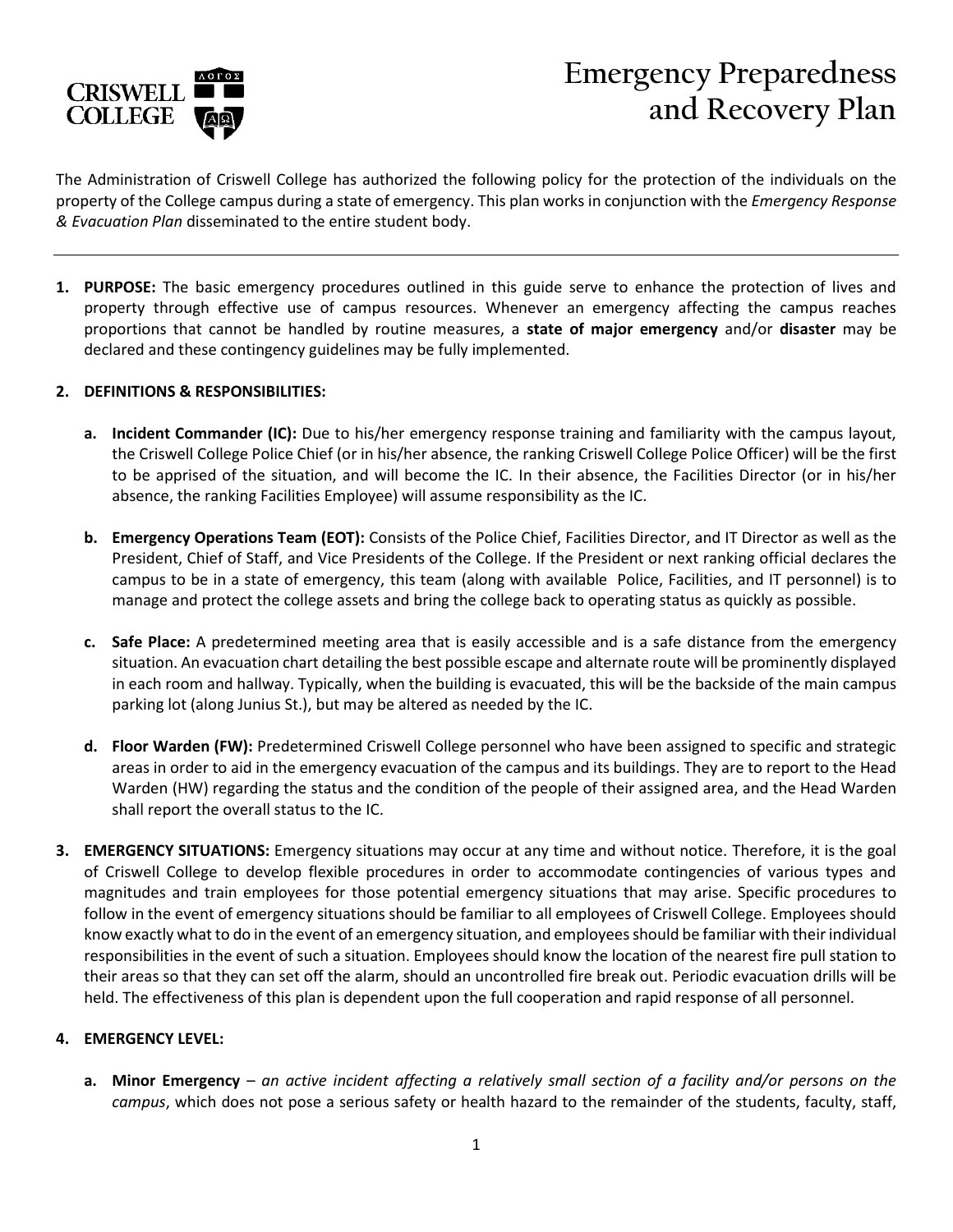visitors, and the community and normal College operations can continue during the course of the incident. Police and/or Facilities Personnel will handle all minor emergencies on a case-by-case basis.

**b. Major Emergency** – *an active incident that seriously impacts the functioning of a major portion or all of the facilities and/or persons on the campus*. Disruptions of the overall operation of the facility, class and work stoppages, casualties, and/or property damage may occur. In addition to Police and Facilities Personnel, other College employees and administrators (such as the whole EOT and floor wardens) may be involved. Additional outside emergency services may also be required. Portions of, or the entire plan, may be implemented as needed.

### **5. ONGOING PREPAREDNESS & RESPONSE**

- **a.** Since Criswell College Police (along with available Facilities Personnel) are the first responders to emergency situations, the emergency situation will become their first priority. This necessitates the carrying and monitoring of radios by Police and Facilities Personnel at all times.
- **b.** At least one Police officer and/or Facilities employee will be on property at all times during operation hours. In the event that these personnel go out of radio range, they must inform the Campus Receptionist of their destination and notify the Receptionist of their return.
- **c.** When an emergency situation occurs, the radio will remain free of traffic, except that which is absolutely necessary and specifically related to the incident.
- **d.** The President or next ranking official shall determine if a **state of major emergency** shall be declared.
- **e.** During any emergency, the President's Office shall prepare appropriate news releases and coordinate all public relations inquiries. Any press inquiries are to be referred to this office.
- **6. EMERGENCY CODES:** These ten emergency situations (covered in greater detail within the *Emergency Procedures Annex*) are likely to occur on the Criswell College campus. They are given color-codes for identification purposes and consist of, but are not limited to, the following:
	- 1. Fire / Explosion Red
	- 2. Explosive/Gas Leak Orange
	- 3. Shooter / Attacker Yellow
	- 4. Pathogen/Biotoxin Green
	- 5. Hazardous Material Purple
	- 6. Earthquake / Collapse Brown
	- 7. Tornado / Heavy Winds Grey
	- 8. Flood Blue
	- 9. Freeze White
	-
	- 10. Blackout/Power Outage Black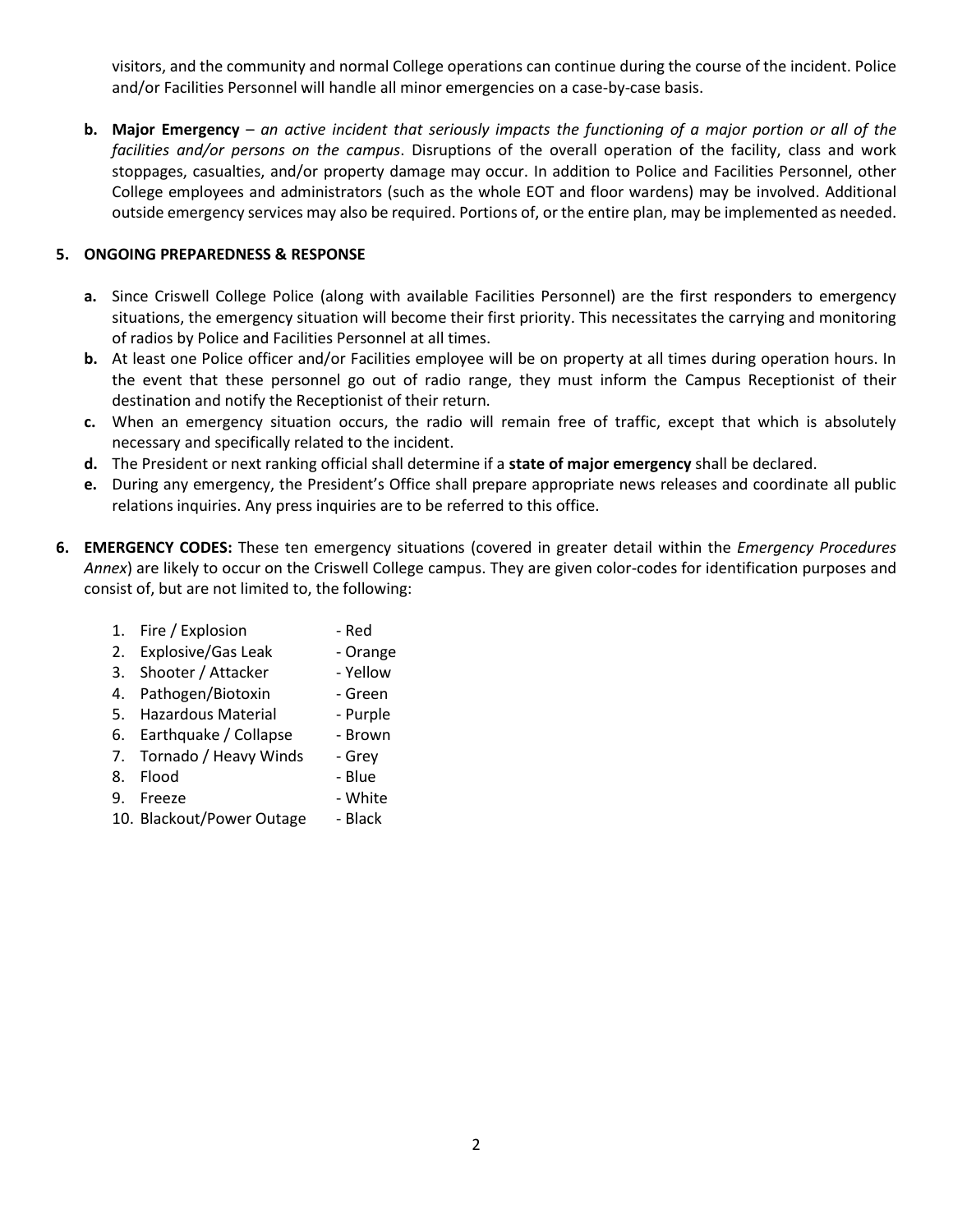- 7) **MEDICAL EMERGENCIES:** Medical emergencies are the most common incidents that arise and can occur as a result of any emergency situation. They can range from an accidental injury to sickness or even death and may be incurred by anyone on campus. In the event of a medical emergency, the following steps should be taken:
	- a) Upon notification of a medical emergency, obtain the pertinent details of the situation, including location and the severity of the problem.
	- b) Notify Criswell College Police, who will immediately proceed to the scene and give instructions, assist, or do whatever is necessary to care for the sick/injured party.
	- c) If additional emergency personnel are needed, the Criswell College Police will call or instruct someone to call 911.
	- d) If emergency personnel are responding to an emergency that will require the elevator, two members of the Criswell College staff may be assigned as follows: one person may be designated to lock down the elevator on the first floor so that it is available for emergency personnel responding to the situation and the second person may be designated to meet them on Bird Street to take them to the location of the incident. The designated person at the elevator shall remain with the elevator to ensure it remains dedicated to the use of emergency personnel only. If the emergency personnel decide not to use the elevator, it may be put back in service.
- 8) **SAFETY & ACCIDENTS:** The safety and well-being of everyone on campus is a primary concern of Criswell College. If a hazardous situation is observed by or reported to a College official, he or she should either correct the problem, if possible, or notify Criswell College Police.
	- a) **Injury to an employee:** notify the Criswell College Police immediately, who will investigate the injury, make a report of the incident, and forward a copy of the report to the Chief Business Officer (CBO) and Human Resources. An injured employee must report the injury to his/her immediate supervisor within 24 hours of the incident. The supervisor shall contact Criswell College Police, so an accident report may be prepared and forwarded to the Chief Business Officer (CBO).
	- b) **Injury to a student or campus guest**: notify the Criswell College Police immediately, who will investigate the injury, make a report of the incident, and forward a copy of the report to the CBO.

If first aid is required, the appropriate steps should be taken to immediately give the injured party whatever aid is necessary. At no time shall a responding employee of Criswell College admit responsibility for the incident, offer to pay for any/all of the medical expenses, make any comment about insurance or liability, or discuss the accident or its cause with anyone that is not immediately and directly involved.

- 9) **EMERGENCY NOTIFICATION:** As specified in the *Emergency Response & Evacuation Plan*, an emergency notification system shall be provided for all students, staff, and faculty who register for the service. This system shall be used to contact those who register regarding campus emergencies and shall be tested annually. If an emergency situation warrants the notification of others, the emergency responder (IC) will determine the appropriate segment of the campus community to receive notification, as well as the content of the notification, and initiate the notification to the targeted audience.
- 10) **EMERGENCY STAGING:** After the College community has been evacuated to the prearranged "safe place" due to an emergency, the accounting for faculty, staff, students, and visitors should begin. Floor Wardens will report to the Head Warden on the status of their assigned areas, and the Head Warden to the IC. The campus shall remain in the declared state of emergency until the IC gives an all-clear.
- 11) **DISASTER:** For the purposes of this plan, a disaster is defined as *the resultant state after a major emergency of such magnitude that extreme impairment of the functional capabilities of the facilities results*. Class cancellation, work stoppage, severe casualties, and/or property damage will have occurred. The coordinated effort of the College administration, emergency personnel and equipment, and supervising personnel is required to effectively control the situation. Due to heavy demands placed on municipal emergency personnel and equipment, it may be impossible to rely on their help in stabilizing our facility.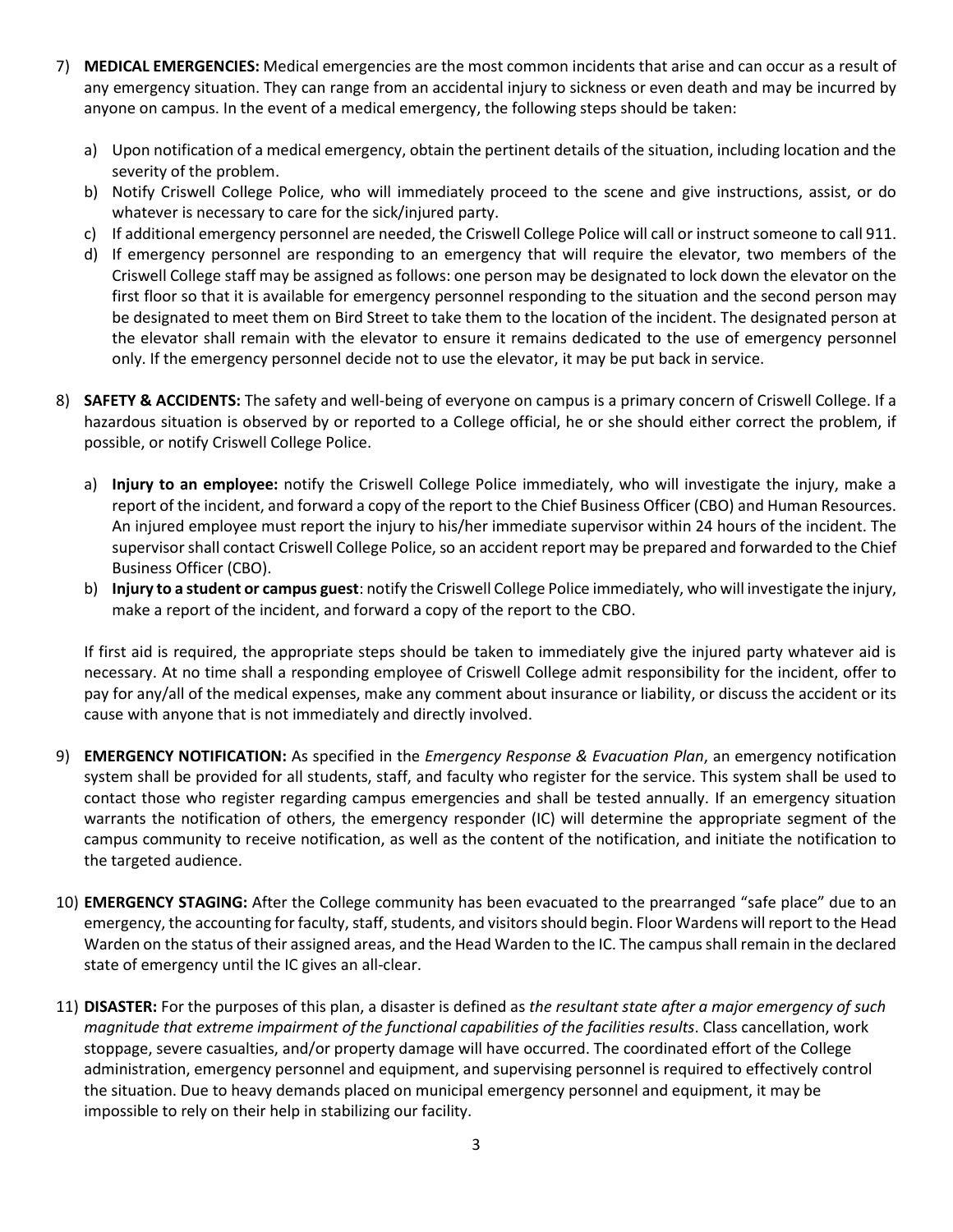- 12) **DISASTER RECOVERY:** If the President or next ranking official declares **a state of disaster**, this Recovery Plan and its Annexes may be fully activated. If a major emergency has happened, making evacuation necessary, a prearranged shelter can be utilized. DART (the Dallas Area Rapid Transit System) is very cooperative in these situations, and are available to provide buses to use for temporary shelters or as shuttles to a designated shelter. As part of the EOT, the Facilities Director shall initiate the *Physical Plant Recovery Plan*. Campus Police will arrange to guard the property continuously until the buildings are secured. The EOT shall determine the extent of the involvement of the other major College offices in the management, protection, and recovery of the College assets and shall work toward bringing the College back to operating status as quickly as possible.
- 13) **PREVENTIVE MEASURES:** Many accidents and disasters cannot be avoided, but loss of property and equipment, and danger to personnel can be minimized by the application of good preventive measures. Many preparations can be made well in advance of an emergency or disaster to this end. The complete *Emergency Preparedness & Recovery Plan* will be disseminated to Criswell College staff and faculty with instructions to review the information and be prepared for an emergency. Each year, the Committee Safety Committee (CSC) will review the complete plan to ensure that the following elements are part of its normal operating procedure for emergency preparedness:
	- A. Identify potentially hazardous areas where an impending emergency or disaster could have catastrophic effects to lives, buildings, or the environment and thus requires first response.
	- B. Maintain a comprehensive inspection program to ensure that systems and operations do not have the potential of becoming major emergencies and disasters.
	- C. Ensure compliance with all building and safety codes.
	- D. Conduct training programs on a regular, recurring basis, with emphasis on safety and code compliance, and preemergency planning.
	- E. Ensure that adequate stocks of supplies and equipment are on hand and inspected periodically for emergency use. Additionally, first aid kits should be fully stocked at all times.
	- F. Have an adequate plan for recovery of College functions, as soon as reasonably possible, by having equipment, supplies, and mutual aid agreements in place prior to a major emergency/disaster.
- 14) **ANNEXES:** The following annexes to this plan shall be developed, maintained, and annually reviewed under the direction of the following designated EOT members:
	- **Emergency Procedures –** provides situation-specific procedures for the ten likely emergency situations listed in Section 6 above. (*Criswell College Police Chief*)
	- **Academic Continuity Plan** provides guidance to ensure continuity of academic study and student services in the event of a disaster. (*VP of Academics & VP of Enrollment*)
	- **Business Continuity Plan** provides guidance to ensure financial integrity and continuity of business services in the event of a disaster. (*CBO*)
	- **IT Continuity Plan** provides guidance to ensure continuity of IT services in the event of a disaster. (*IT Director*)
	- **Physical Plant Recovery Plan** provides guidance for the initial stages of the Physical Plant recovery process if a disaster occurs. (*Facilities Director*)
- 15) **SUGGESTIONS & QUESTIONS:** This plan shall be under review and/or updated annually. Please email or communicate any suggestions and/or comments to the Criswell College Chief of Police.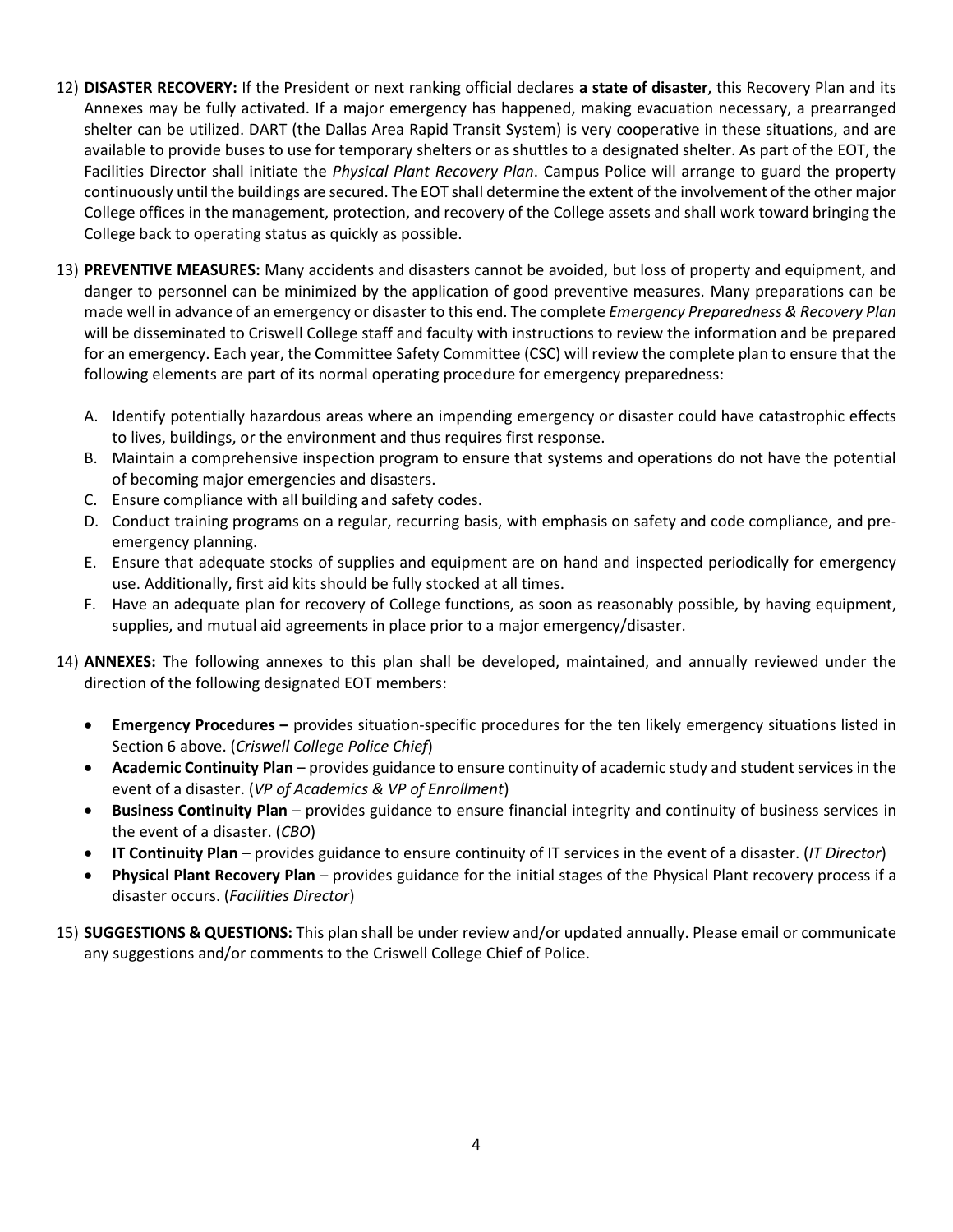## **ADDENDUM: REFUSAL OF ADDITIONAL MEDICAL TREATMENT OR MEDICAL TRANSPORT**

CRISWELL COLLEGE EMERGENCY PREPAREDNESS & RECOVERY PLAN

Criswell College and its Police Department respects the right of an injured party to refuse additional medical treatment or medical transport in the event of an injury-causing incident that occurs on its campus after emergency local responders are called to the scene of the incident to examine and treat the injured party. If an adult is injured on the Criswell College campus and, regardless of the severity of the injury, the injured party is conscious and coherent (e.g. able to correctly answer questions about his or her name, date of birth, the present date, etc.), the Criswell College Police will honor the injured party's request to refuse additional medical attention from or transportation by local first responders who arrive at the scene after they complete their preliminary examination and treatment of the injury sustained, unless overruled by such local first responders.

The injured party shall receive and be asked by Criswell College Police to sign a written notification of his or her refusal of additional medical treatment or transport, and a copy will be offered to the local first responders for their documentation. If the injured party either is unable or refuses to sign the written notification, it shall be documented on the written notification by Criswell College Police. The written notification shall inform the injured party that by refusing additional medical treatment or transport, the injured party shall not hold Criswell College and its Police Department liable for any and all future harm or injuries (even death) which may be sustained the injured party due to his or her refusal of additional medical attention from or transportation by local first responders. An injured party who is incapacitated and yet refuses additional medical treatment or transport shall not be allowed to remain on the Criswell College campus (including its facilities, grounds, and parking lot), but must leave the campus and is encouraged to seek necessary medical attention.

The Criswell College Police shall, when they are able, contact:

- (1) The injured party's Emergency Contact, if the injured party is a Criswell College student or employee and has one on file or provides a designated emergency contact's information to the Criswell College Police.
- (2) The Dean of Students (or VP of Academics, if the Dean cannot be reached), if the injured party is a Criswell College student, to advise the Dean of the injured party's status and allow the Dean to determine if (and when) the injured student may return to class. The injured student shall not return to class until the Dean (or VP of Academics) advises when he or she may do so, but is encouraged to seek necessary medical attention. If the injured student was attending a class when the injury occurred, the professor of the class will be advised of the injured student's status if necessary.
- (3) The Director of Campus Housing (or VP of Enrollment, if the Director of Campus Housing cannot be reached), if the injured party is a Criswell College student who resides in Campus Housing. The Director of Housing (or VP of Enrollment) shall determine an appropriate course of action that takes into account the needs of the injured student as well as the safety concerns and liability the injured student would present to Campus Housing if the injured student were to be allowed to return with the untreated injury. The injured student who is incapacitated and refuses additional medical treatment or transport shall not return to nor remain in Campus Housing until the Director of Housing (or VP of Enrollment) advises when he or she may do so, but is encouraged to seek necessary medical attention.
- (4) The injured party's supervisor (or VP over the injured party's department of employment, if the supervisor cannot be reached), if the injured party is a Criswell College employee, to advise the supervisor of the injured party's status and allow the supervisor to determine if (and when) the injured party may return to work. The injured employee shall not return to work until all required medical documentation is submitted to Human Resources and the supervisor (or VP of the employee's department) advises when he or she may do so, and is encouraged to seek necessary medical attention. If the injured employee elects to seek medical attention elsewhere, they shall follow the Workers Compensation directive for Criswell College.

The CBO (who also oversees Operations) will be contacted so that the CBO may stay informed about the status of the incident, its investigation, and all parties involved since the incident occurred on campus.

The Criswell College Police reserve the right to request the injured party be transported by local first responders to receive additional medical treatment if the injured party later begins to lose consciousness or begins to become incoherent in his